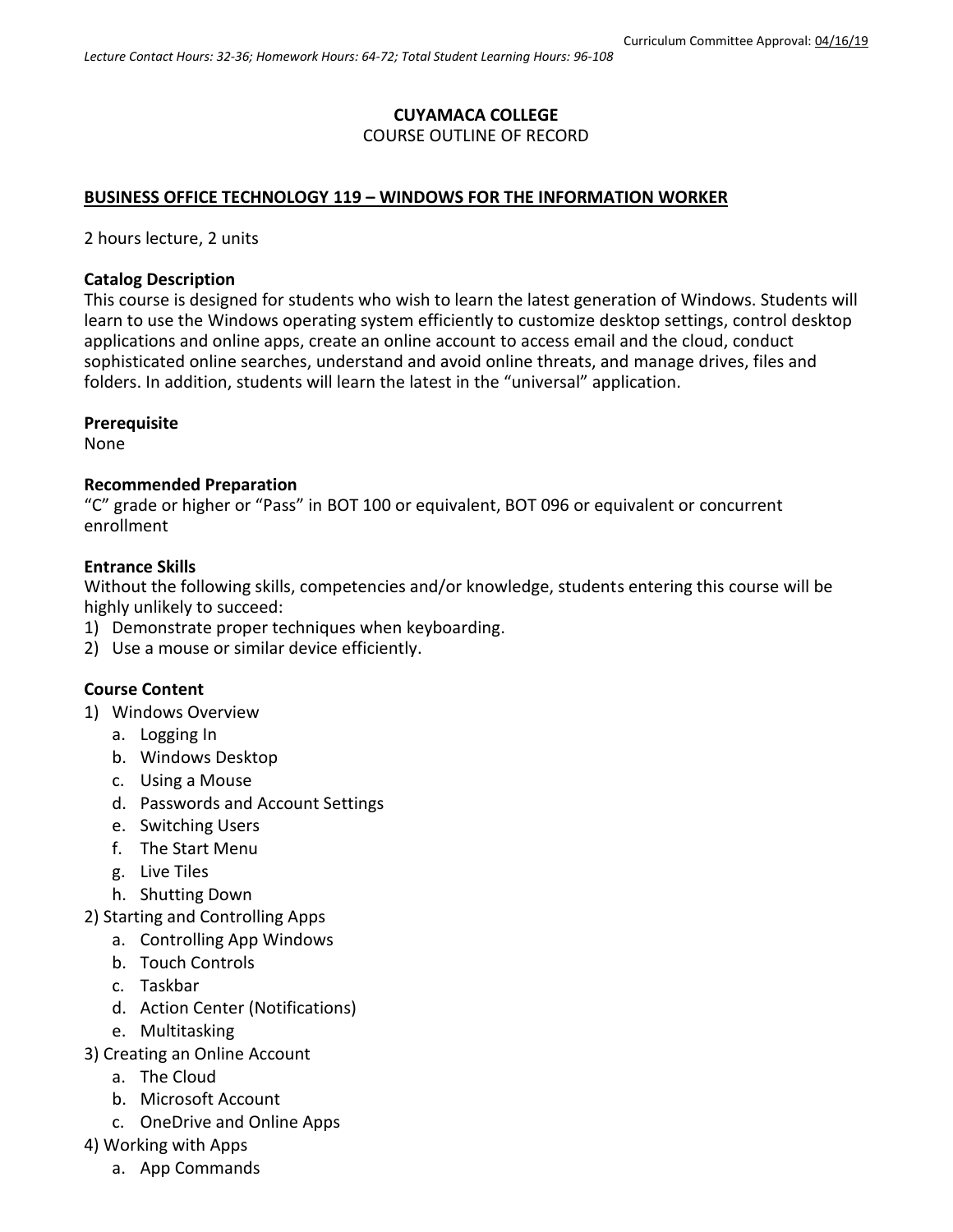- b. Saving
- c. The Work Area
- d. Word Online
- e. Editing Text
- f. Cut, Copy, and Paste
- 5) Using Email
	- a. Email anatomy
	- b. Outlook .com
	- c. Sending Messages
	- d. Receiving and Replying to Messages
	- e. Saving Emails
	- f. Email Safety
- 6) File Management
	- a. Storage Media
	- b. File Explorer
	- c. Searching Files
- 7) Storing Files
	- a. Creating Folders
	- b. Moving and Copying Folders and Files
	- c. Deleting and Restoring Folders and Files
	- d. OneDrive File Storage
- 8) Using the Internet
	- a. World Wide Web
	- b. The Hub
- 9) Researching on the Internet
	- a. Basic Web Search
	- b. Web Notes in Edge
	- c. Web Threats
- 10) Settings and Help
	- a. Searching Windows and the Web
	- b. Cortana Digital Assistant
	- c. Using Settings
	- d. Controlling the Screen
	- e. Power Options
	- f. Windows Update
	- g. The App Store

# **Course Objectives**

Students will be able to:

- 1) Access and apply customized Windows settings
- 2) Use Windows apps and desktop applications
- 3) Use the Action Center
- 4) Create an online account
- 5) Word process and edit text
- 6) Access the Internet and Cloud services
- 7) Create and manage files and folders
- 8) Send, receive, reply and forward emails and attachments
- 9) Identify Spam, Phishing and other email threats
- 10) Apply complicated search techniques
- 11) Navigate the web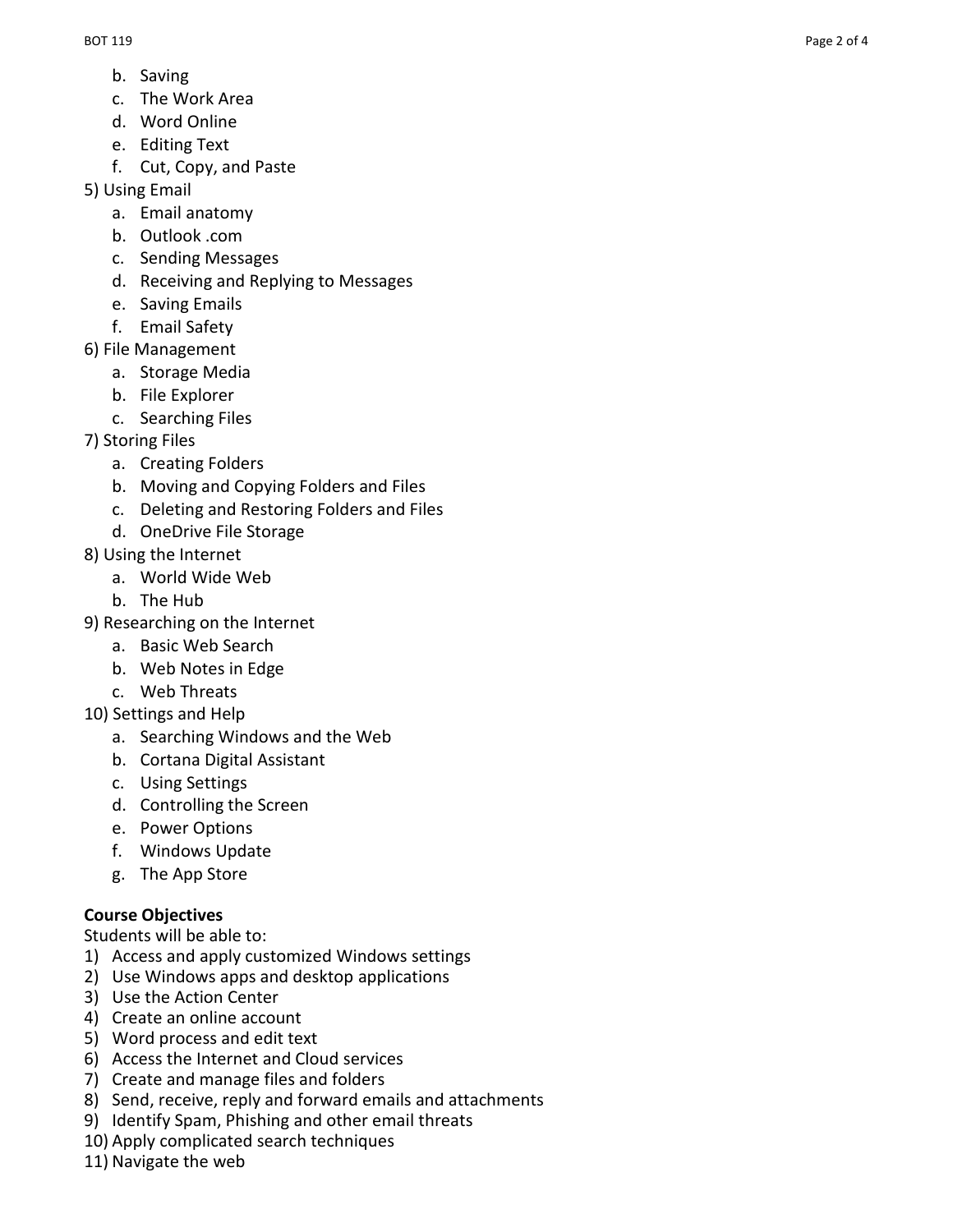- 12) User browser features
- 13) Use Cortana as a digital assistant
- 14) Identify printers and peripheral devices and modify settings
- 15) Use Windows help and security features

# **Method of Evaluation**

A grading system will be established by the instructor and implemented uniformly. Grades will be based on demonstrated proficiency in subject matter determined by multiple measurements for evaluation, one of which must be essay exams, skills demonstration or, where appropriate, the symbol system.

- 1) Quizzes and exams that measure students' ability to:
	- a. Identify and explain the practical applications of the basic file management utilities (displaying, creating, editing, saving, retrieving, renaming, restoring, maintaining, protecting, copying, printing) in the Windows operating system.
	- b. Identify and explain the practical applications of the basic disk management utilities in the Windows operating system.
	- c. Use evaluation criteria established in tutorials to explain the practical applications of built-in features and shortcuts in the Windows operating system.
- 2) Practical exams that require students to demonstrate and apply file management (displaying, creating, editing, saving, retrieving, renaming, restoring, maintaining, protecting, copying, printing), applications and shortcuts in the Windows operating system.
- 3) Assignments that require students to use computer terminology to explain the built-in features and file management in the Windows environment.

# **Special Materials Required of Student**

Access to Windows PC computer with Internet access and email capabilities. Appropriate electronic storage media

# **Minimum Instructional Facilities**

Computer lab with appropriate software and Internet access.

# **Method of Instruction**

- 1) One-on-one individual lecture and group lecture
- 2) Reading and discussion activities and directed individual projects
- 3) Individual assistance

# **Out-of-Class Assignments**

Assigned textbook reading.

# **Texts and References**

- 1) Required (representative example): Marshall, Greg, *Welcome to Computer Basics: Windows 10 and Office Online,* Labyrinth Learning, 2017.
- 2) Supplemental: None

# **Exit Skills**

Students having successfully completed this course exit with the following skills, competencies and/or knowledge:

- 1) Define basic operating system concepts and terms.
- 2) Use the Windows operating system efficiently to maximize productivity.
- 3) Evaluate file organization and create appropriate folders for easy location of files.
- 4) Demonstrate basic file management (displaying, creating, editing, saving, retrieving, renaming, restoring, maintaining, protecting, copying and printing).
- 5) Use the Help and Security features effectively.
- 6) Utilize Windows applications efficiently.